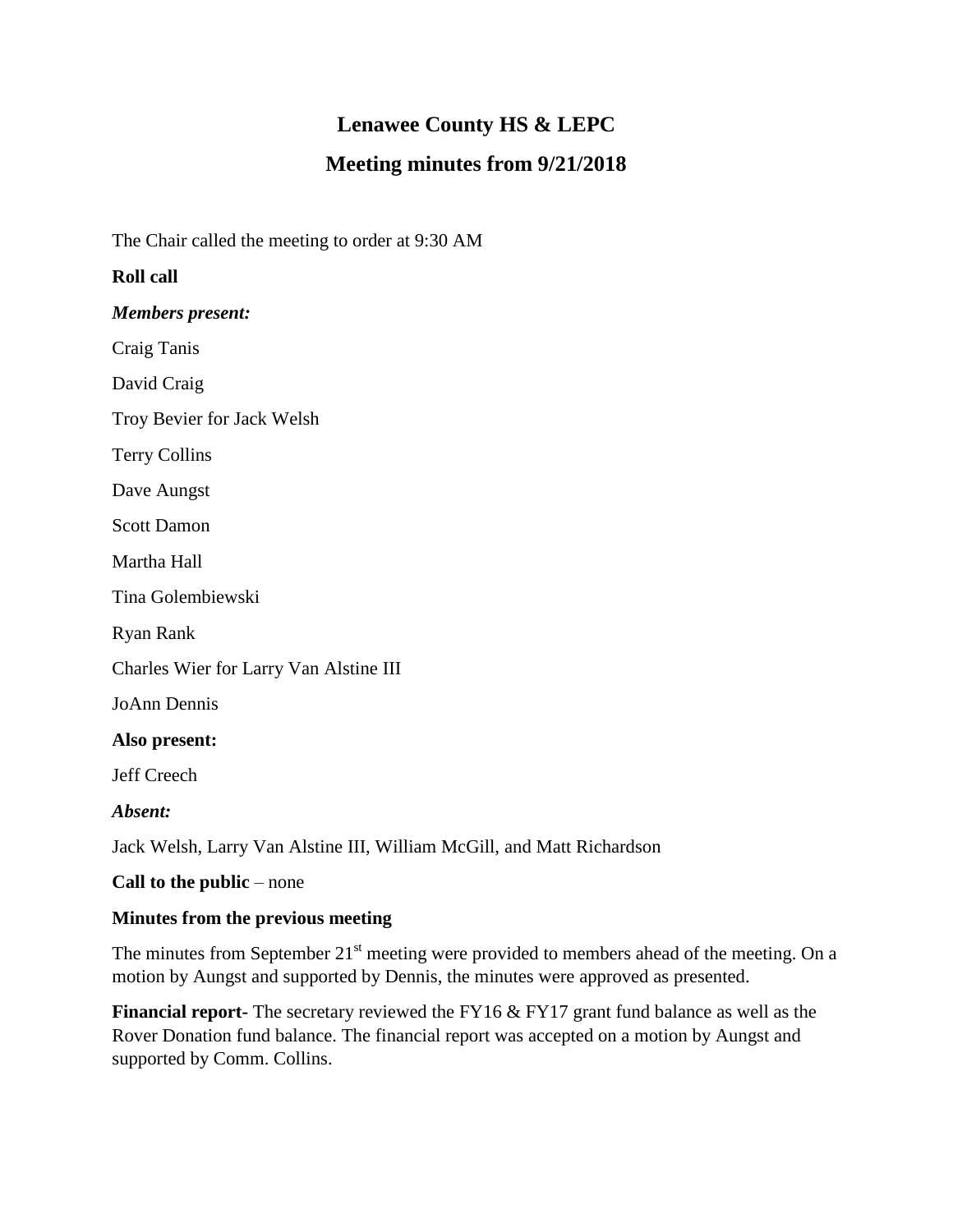**Emergency Manager's report** – Written report submitted provided highlights of Emergency Manager's activities from May 2018 through August 2018.

**E-911 updates** -Lt. Aungst provided the committee a written report and gave an update on the 800 MHz radio project and dispatch center staffing.

**Health sub-committee-** Martha Hall highlighted some of the activities from the written report submitted prior to the meeting.

**Drone Sub-committee** – Ryan Rank provided the committee a written proposal from Alpha Consulting for the acquisition of an unmanned aerial vehicle program which includes not only the drone but the training and licensing of 6 pilots and customized policy & procedures guidelines. A motion was made by Bevier and supported by Damon to move forward with the unmanned aerial vehicle program based on the proposal from Alpha Consulting and begin seeking donations to fund the program. Motion passed unanimously.

## **Old Business**

-SARA Title III 302 site plan: Plans for Ervin Industries and Green Plains have been submitted to MSP EMHSD Planning Division

-Update – Sheriff's Dept. Rebuild – Dispatch – EOC: Lt. Aungst provided the committee an update on the Sheriff's Dept. Rebuild and Dispatch. EM Tanis gave an update on the EOC.

-Update – PFAS: EM Tanis updated the committee on PFAS and the testing that is taking place in the county. Blissfield's water supply tested at 8 ppt and Deerfield's water supply tested at 6 ppt. Both required no action as they were below the actionable threshold of 10 ppt. Anything between 10 ppt and 70 ppt would require action that would be site specific and anything over 70 ppt would require a no consumption order. A total of 39 municipal sites including schools on private systems are to be tested in Lenawee County.

#### **New Business**

**-**Grant Proposal – IAEM Conference – Jeff Betz: EM Tanis submitted a proposal to send Jeff Betz to the annual IAEM Conference in Grand Rapids. The proposal is not to exceed \$1,515 from FY17 SHSP grant funds to cover conference registration, 3 nights' hotel accommodations, 3 days of meals based on county guidelines, and round trip mileage. A motion to approve as stated above was made by Aungst and supported by Hall. The motion passed unanimously.

-Chemical Sector Representative for the LEPC: EM Tanis proposed to accept the Lenawee County Chemical Consortium's recommendation for Jeff Creech from Wacker to be the chemical sector representative on the LEPC. A motion was made by Comm. Collins and supported by Hall to recommend to the Lenawee County Board of Commissioners to accept Jeff Creech as the chemical sector rep. to the LEPC. Motion passed unanimously.

## **Call to the Public**- none

Having no further business the meeting was adjourned at 10:15 AM on motion by Comm. Collins and support by Wier.